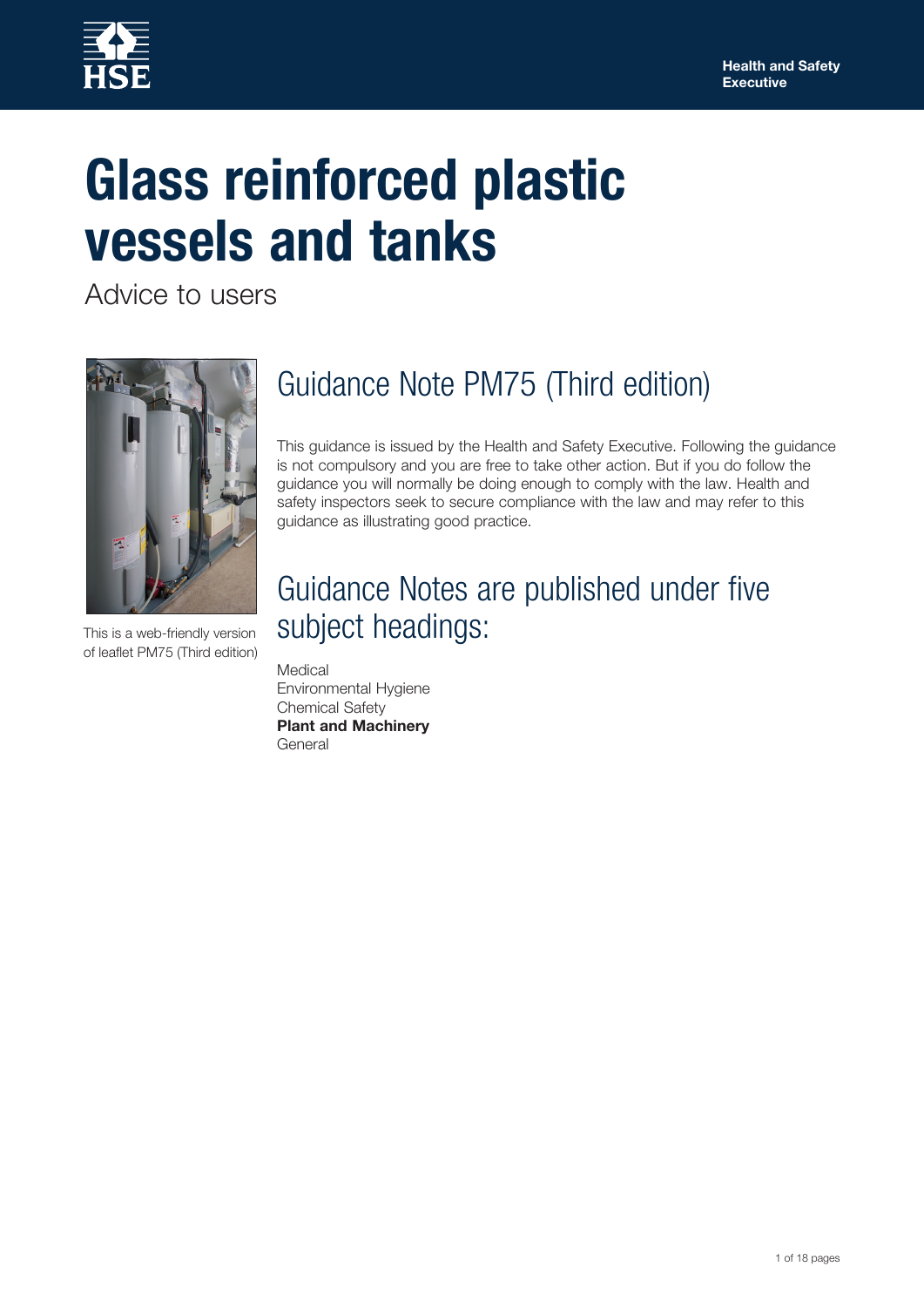# Scope

1 HSE has produced this good practice guidance note in consultation with industry. It outlines essential requirements to safeguard against the failure of glass reinforced plastic (GRP) tanks, vessels and scrubbers in service.

2 This document gives quidance on the specification, design, manufacture, transportation, installation, operation and inspection of GRP vessels and tanks, both with and without thermoplastic liners. It is for all who specify, install or use GRP tanks and vessels. If you follow this advice then the likelihood of an incident will be reduced.

3 This guidance does not preclude the use of alternative strategies and arrangements which provide equivalent or higher standards of safety.

4 The document does not extend to the precautions to be adopted by the manufacturer during the production of vessels and tanks, scrubbers, pipework and other items, nor is it intended to apply to road tankers or tank containers.

# **Introduction**

5 GRP tanks and vessels have a variety of applications and are very common in the chemical and food and drink industries for storing a wide range of materials, some of which are classified as hazardous.

6 Many GRP vessels and tanks are produced annually and the vast majority perform satisfactorily. However, a number have failed in service, with a proportion of these failures being catastrophic. Even in situations where the substances contained are not themselves hazardous, the consequences of a catastrophic failure may be serious. To reduce the risk of such failures, you should be aware of what can go wrong and – more importantly – how to avoid it.

7 There has been a commonly held misconception that GRP storage tanks can be 'fitted and forgotten' as they are frequently portrayed as having good chemical resistance and no need for maintenance or examination up to their design life. You should be aware that this is not the case and take suitable measures to make sure GRP tanks are correctly specified, examined and maintained throughout their service life.

8 Investigation into tank and vessel failures has shown that designers and manufacturers are not always made fully aware of the exact operating conditions which need to be withstood. This lack of information is one of the commonest causes of in-service problems. This latest edition clarifies the advice on maximum operating temperatures (see paragraphs 14 and 16).

9 The Pressure Equipment Regulations 1999 (PER)<sup>1</sup> place duties on manufacturers/ suppliers of defined pressure equipment (including vessels) to request relevant information from the client. For non-pressure equipment, a similar exchange of information to specify the required tank duty early in the procurement process is an important measure to help make sure the purchased item will be fit for service.

10 There are a number of codes, standards and guidance documents in widespread use for the design and manufacture of non-metallic storage tanks, including BS 4994<sup>2</sup> which remains current alongside other BS EN standards referenced in this guidance.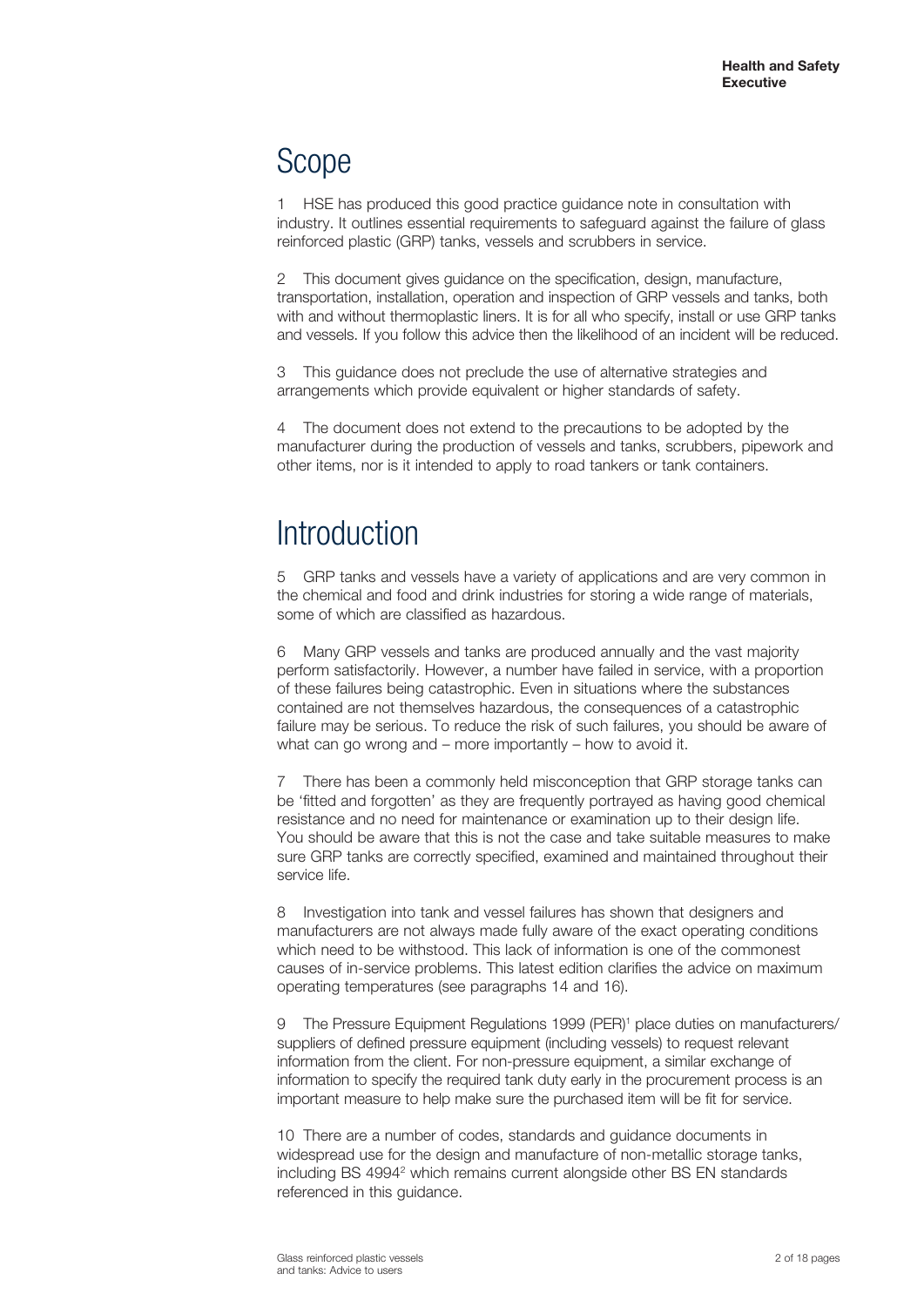11 The requirements for underground GRP storage tanks are given in BS EN 976-1,<sup>3</sup> BS EN 976-2,<sup>4</sup> BS EN 977<sup>5</sup> and BS EN 978.<sup>6</sup>

12 Units which have been correctly specified, designed and manufactured for the required duty can be further safeguarded if users make sure they are installed, operated, examined and maintained in accordance with relevant standards and manufacturers' recommendations.

13 In accordance with good practice, you should keep records for each tank or vessel, including the original user specification, the manufacturer's documentation and calculations, the design life (number of fill/empty cycles), installation documentation, and records of all examinations.

# GRP

### **Material selection**

14 Improvements in resin technology over the last decade have resulted in a range of case histories of the successful use of GRP in hostile environments. Manufacturers of GRP tanks and vessels have access to published data to inform the choice of resin for a particular duty and they may also discuss resin selection directly with the resin supplier. Resin systems can achieve different maximum operating temperatures, so with careful selection of liner and resin system, GRP can offer excellent corrosion resistance to a wide range of fluids and gases at ambient temperatures and at higher temperatures, subject to documented service experience or testing (typically up to a maximum of 50°C, but beyond that in certain circumstances).

15 Problems can occur because some chemicals, particularly oxidising acids, alkalis and organic solvents, have adverse effects on GRP. Once the liner and resin system have been selected to suit the particular operating environment, the unit should perform satisfactorily. However, if the original design duty is subsequently changed or exceeded then new degradation mechanisms may occur.

16 It is a requirement of the design standards that there is an adequate margin between the maximum operating temperature the vessel will experience (the design temperature), and the temperature at which the strength of the resin deteriorates beyond acceptable limits (the heat deflection or distortion temperature). Depending on the design standard and temperature, this margin is at least 20°C and can be as much as 40°C. Correct selection of resin should ensure that the unit performs satisfactorily at the specified temperature. However, if the operating temperature is elevated above the resin design limit, eg due to a process upset, materials which are themselves innocuous may have adverse effects on GRP.

17 Resins used for the external surfaces of the unit should also be carefully selected to ensure that the satisfactory performance of the unit is not compromised. For example, overflow of contents may damage the unit externally. You must also ensure that the full range of duties to which the item may be exposed are carefully considered. For example, steam or other fluids used for cleaning may expose the item to temperatures/fluids outside the normal intended duty. These parameters should be taken into account at the design stage.

### **General selection considerations**

18 GRP has two positive factors to be considered when determining the overall cost of a plant item. First, because GRP has a high degree of environmental resistance externally, in many cases it requires less maintenance than conventional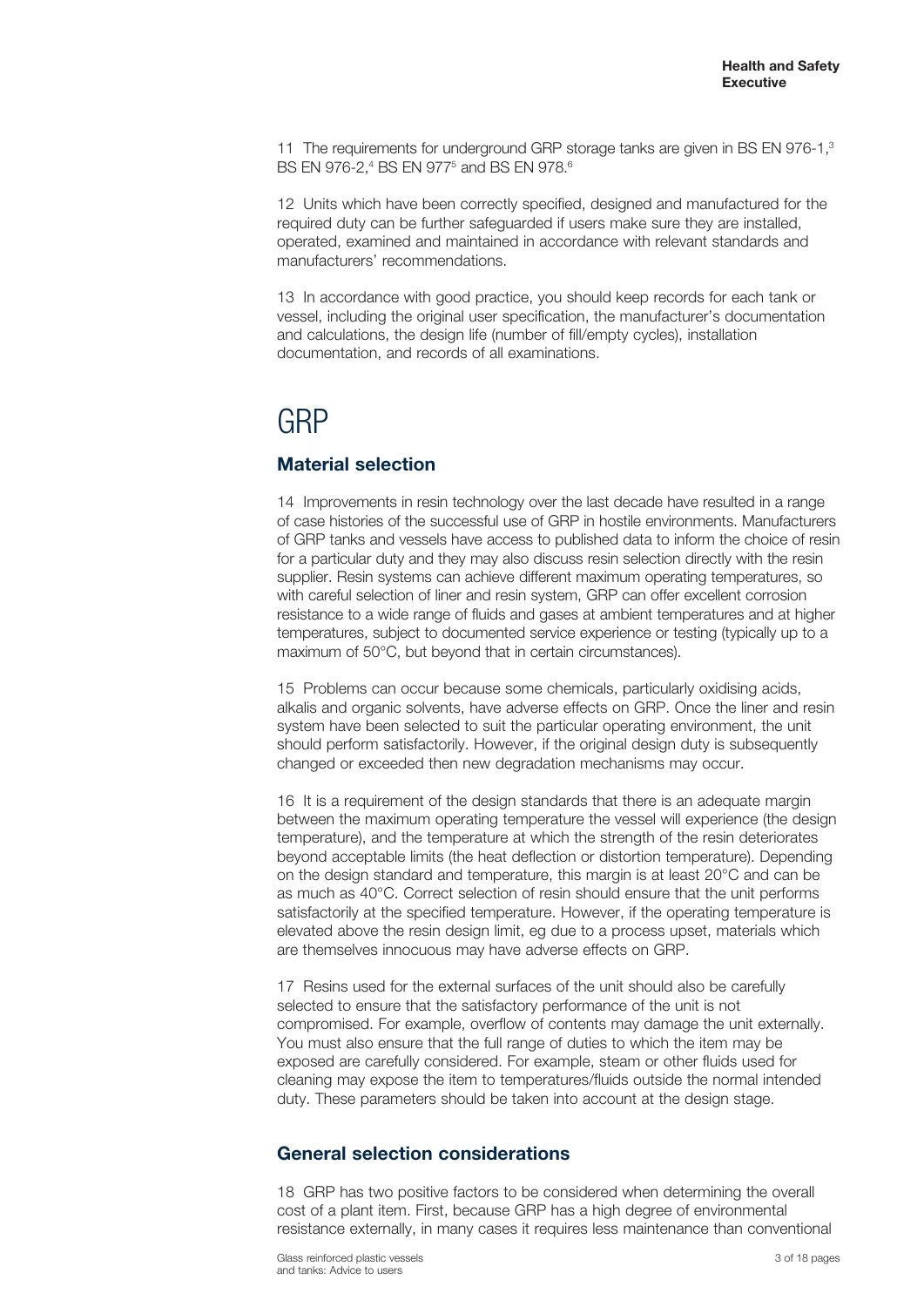vessels and tanks, offering reduced running costs over the life of the item. Second, GRP is lightweight when compared to other materials. This tends to reduce the installation costs and the cost of supporting structures.

19 GRP is a thermal insulator that reduces the need to insulate tanks and pipes for heat retention or to protect people.

20 With the use of certain additives, GRP may be made suitable for use on a wider range of applications. For example, fire-retardant additives may be used to improve the suitability of GRP where improved performance is required in the event of a fire.

21 Many GRP tanks and vessels are self-coloured during manufacture which provides protection against ultraviolet degradation. It should be noted that unpigmented GRP laminates will degrade more quickly when exposed to sunlight and will allow light to penetrate. This may promote the growth of microbiological organisms and algae in some substances. Where this is a possibility, the dutyholder may wish to specify self-coloured GRP as a preventive measure.

22 GRP is naturally an electrical insulator. Static build-up should be considered at the design stage as this may create a potential source of ignition. This is particularly important in certain situations, eg when tanks or vessels are designed for the storage of flammable liquids, or are to be located in areas where ignition sources are controlled.

23 Care must be taken to prevent mechanical damage during installation, maintenance, examination and vessel entry because GRP has relatively poor impact resistance. Possible undetected damage to the inside surface might occur by mishandling or lifting, or by dropping items on the tank or vessel floor. Tanks or vessels installed in areas where vehicles operate may need to be protected by crash barriers or other means to reduce the risk of impact.

### **Manufacture/design considerations**

24 Vessels built after 1987 should have been constructed to British Standard BS 4994:1987, or to an equivalent standard. Requirements to safeguard against tank or vessel failure can be found in the design standards listed in the References.

25 Manufacturers should work to an appropriate standard which simplifies quality control. Prospective purchasers should seek advice from the manufacturer regarding a suitable standard for the design and construction of new tanks and vessels.

26 In the case of existing vessels or tanks not manufactured in accordance with a recognised standard, it is recommended that such items be assessed against a relevant standard applicable at the date of manufacture, by the manufacturer or competent person to verify fitness for purpose.

27 BS 4994 enables designers to calculate strain levels for GRP units. If these strain levels are exceeded then environmental stress cracking becomes a possible failure mechanism in acidic environments. You should take steps to ensure the tank/vessel and associated pipework and fixings are adequately supported to avoid exposing GRP equipment to undue stresses.

28 GRP is constructed by blending layers of resin and reinforcement that results in the layers not necessarily having the same mechanical properties in every direction (ie they are anisotropic). This can be extreme when the laminate is formed by the filament winding process. It is important that this is considered at the design stage. Design standards cover this requirement to ensure proper loading in the correct direction.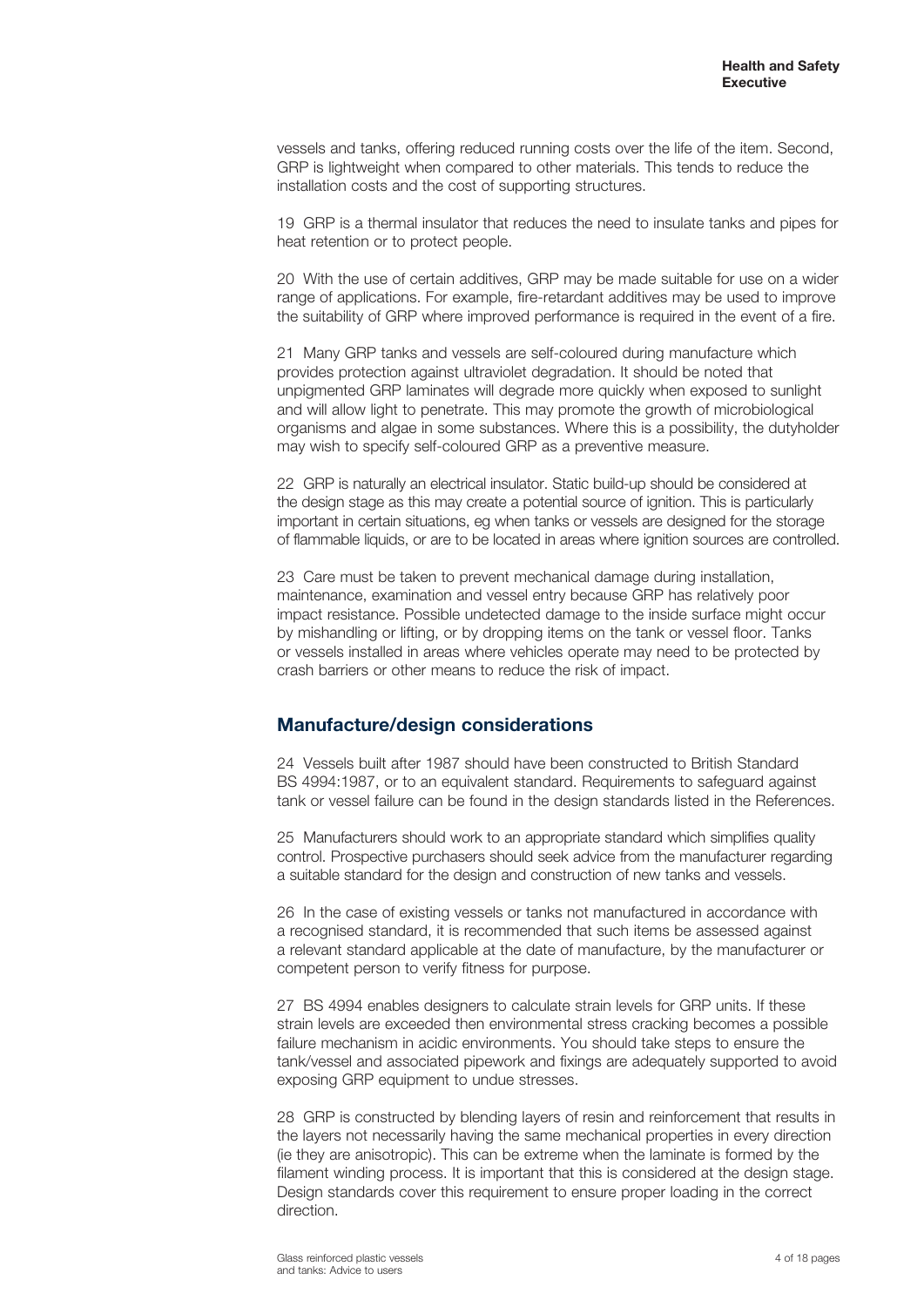29 GRP is a relatively brittle material which does not yield. It is a softer material than steel and can be more easily cut, crushed or worn away. In addition, the expansion coefficient of GRP can be more than three times that of steel. None of these characteristics should cause a problem providing they are all taken into account at the design stage.

30 Appendix 1 is taken from BS 4994:1987. This outlines information the user should supply to the manufacturer. In addition, the manufacturer should provide full details of the design to the user. Independent verification of design and construction should be sought for items on hazardous duties to provide a degree of assurance regarding initial integrity.

# Legal requirements

31 This section highlights regulations of particular relevance to tank integrity management. Additional sources of guidance and information that may help dutyholders understand the legal duties arising through the life cycle of a tank/ vessel from design and installation – through maintenance, inspection, possible repair and eventual retirement of the item – are given in the References.

# **Health and Safety at Work etc Act 19747**

32 The general duties in sections 2 to 4 and 6 to 8 of the Health and Safety at Work etc Act 1974 apply to all work activities which are the subject of this guidance. These duties include requirements on employers to, so far as is reasonably practicable, provide and maintain safe systems of work, ensure the health and safety of their employees, and conduct their undertakings in such a way as to ensure that anybody else who could be affected by the work activity is not exposed to risks to their health or safety. This includes ensuring that risks arising from the potential failure of a GRP tank or vessel are properly assessed and controlled.

### **Provision and Use of Work Equipment Regulations 1998 (PUWER)**

33 Operators of GRP tanks or vessels have a duty to maintain the integrity of these items to prevent harm to people as a result of a loss of containment. Guidance on these Regulations is available in the Approved Code of Practice, L22.<sup>8</sup> Duties include a requirement to ensure the tank/vessel is suitable for the intended use, is maintained in a safe condition and is inspected to ensure it is, and continues to be, safe for use. Inspections must be carried out by a competent person (which could be an employee with the necessary skills and expertise to perform the inspection) and an inspection record must be kept until the next inspection. This requires the adoption of a suitable inspection regime to verify the continued fitness for service of the tank/vessel throughout its life.

# **Pressure Systems Safety Regulations 2000 (PSSR)**

34 PSSR 2000 will apply to GRP vessels containing a relevant fluid. Guidance on these Regulations is available in the Approved Code of Practice, L122.<sup>9</sup> Duties include producing a suitable written scheme of examination (WSE) for the purposes of preventing danger from those parts of the pressure system included in the scheme, such as an uncontrolled release of stored energy. A competent person, as defined in the Regulations, must write or certify the WSE as suitable for this purpose.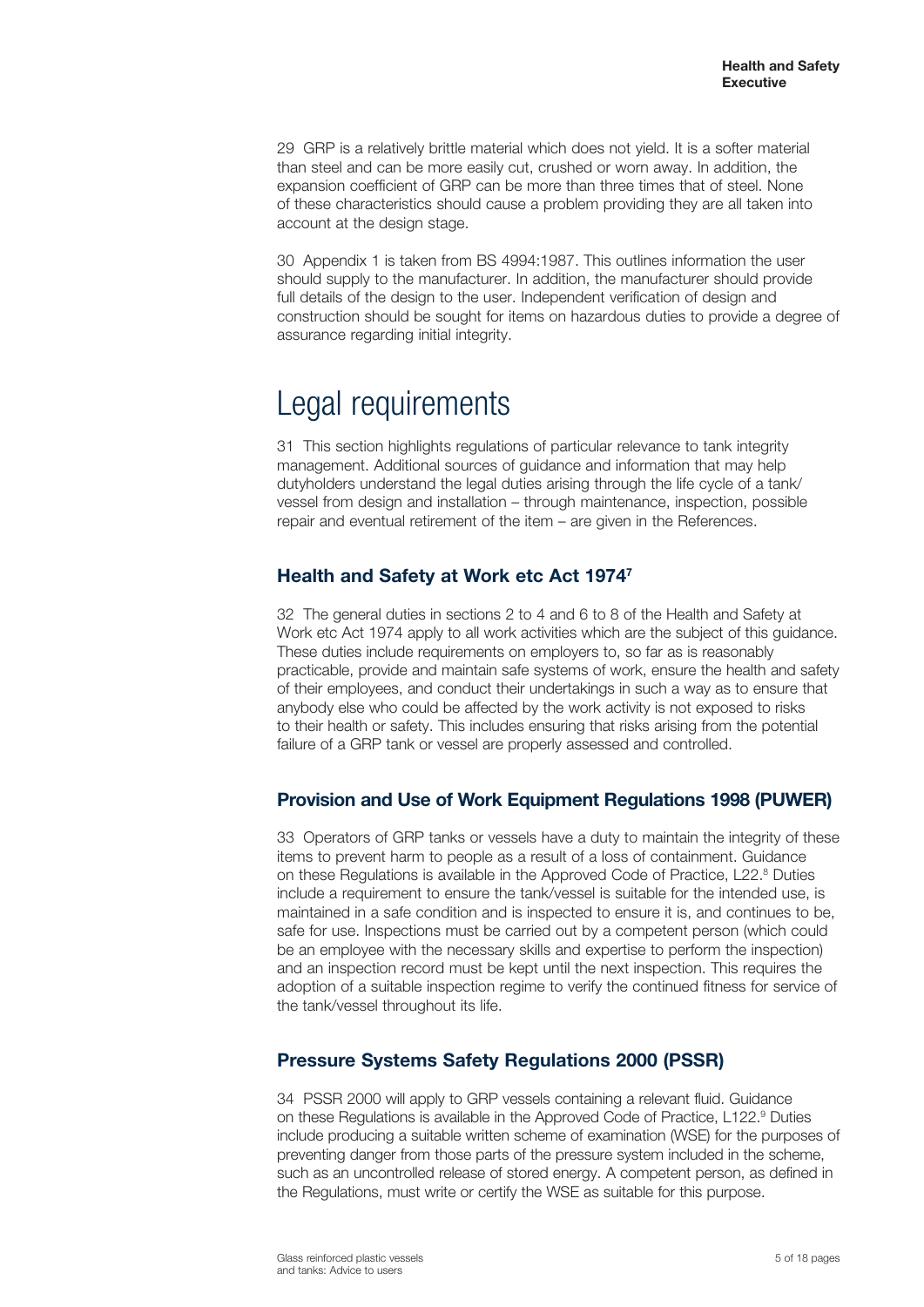35 The Regulations set out the content of the WSE, which includes specification of the scope of the examination (the vessel plus any associated pipework, valves etc, as deemed necessary), the nature of the examination (in-service and out-of-service requirements, inspection methods, testing etc) and the frequency of examinations, allowing for the setting of limits after which the vessel cannot be operated without a further examination.

36 PSSR 2000 may also cover design and construction issues where the Pressure Equipment Regulations<sup>1</sup> do not apply. Users can seek advice from their supplier in this regard. See the References for details of further guidance covering these aspects.

### **Control of Major Accident Hazards Regulations 1999 (COMAH)10**

37 Operators of establishments where there are GRP tanks or vessels containing hazardous materials will, where the establishment is subject to the COMAH Regulations, have a duty under regulation 4 of COMAH to take all measures necessary to prevent a major accident.

38 Compliance with COMAH regulation 4 will go in hand with compliance with relevant PSSR and/or PUWER Regulations. This includes taking steps to ensure the tank or vessel is correctly specified, designed to an appropriate standard, manufactured, installed and operated correctly, and that integrity is maintained throughout the service life to prevent a loss of containment (and/or an uncontrolled release of stored energy) which could give rise to a major incident. Taking 'all measures necessary' includes establishing a suitable inspection regime based on a documented scheme of examination, which takes account of all relevant degradation mechanisms.

### **Dangerous Substances and Explosive Atmospheres Regulations 2002**

39 A number of Approved Codes of Practice (ACOPs) have been published under DSEAR. The most relevant of these for users of GRP tanks is L135 *Storage of dangerous substances*, 11 which contains further information on the design, installation and use of tanks for the storage of flammable liquids.

# Installation

40 Many GRP storage tank failures have been due to installation problems, eg a small item left under the base can lead to failure of the tank.

41 The berthing site should be inspected before installation to identify any defects or debris, and take corrective action, if necessary, before the unit is berthed.

42 GRP tanks and vessels should be installed in accordance with the relevant standard. Reference should also be made to the manufacturer's recommendations, and installation instructions should be followed.

43 Entry into tanks and vessels by people, eg during maintenance and inspection, is covered by the Confined Spaces Regulations 1997. Further guidance on these Regulations may be found in the Approved Code of Practice, L101.12

44 Lifting and loading a GRP tank or vessel should be in accordance with the relevant standard, with the manufacturer's instructions for handling and lifting the vessel or tank, and in compliance with the Lifting Operations and Lifting Equipment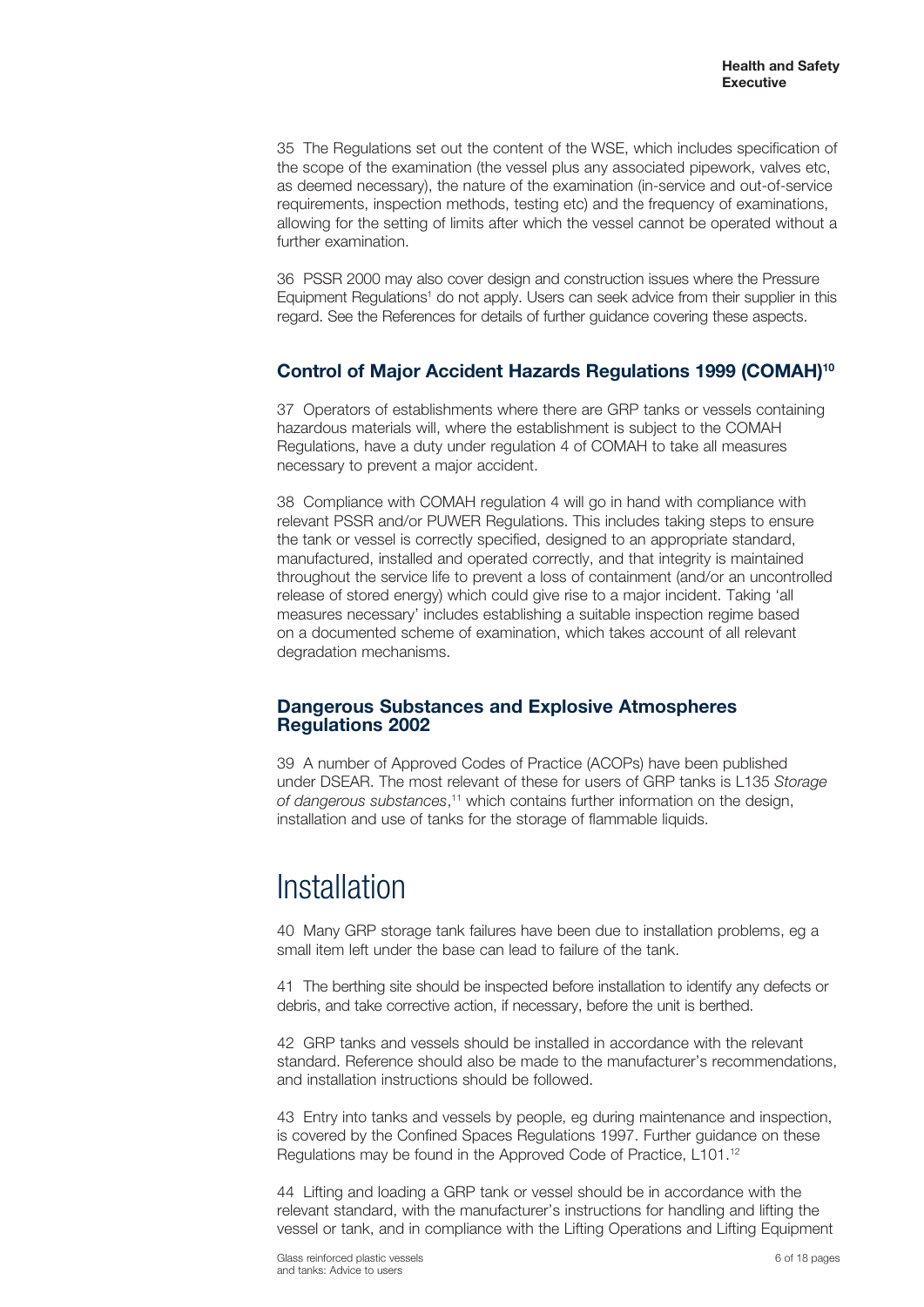Regulations 1998 (LOLER). Guidance on LOLER is available in the Approved Code of Practice, L113.13 Slinging should be done using purpose-made equipment. Chain and wire rope slings should not be used as these are likely to cause mechanical damage. Fibre slings or ropes, as detailed in the relevant standards, may be used and the unit should be carefully handled at all times to avoid impact damage. Use should be made of the manufacturer's lifting lugs where possible. Fittings such as nozzles, branches or accessories should not be used. The lifting appliance should have sufficient capacity to lift the vessel or tank without the need for dragging the vessel or tank along the ground.

45 Connecting pipework should be supported so that the total loads local to the branches do not exceed the design values of the tank or vessel. Similarly, install any fixing bolts in accordance with manufacturer's recommendations to avoid stressing the unit. The use of levers to finely position the unit on its support should be prohibited.

46 Where temporary storage is required, take care to store on a flat surface, clear of any debris, protected from the risk of impact and in its correct orientation. The unit should be anchored to prevent any movement, eg due to wind.

47 Tanks or vessels installed near to roadways or other areas where vehicles operate should be provided with suitable impact barriers.

48 Tanks and vessels should be anchored. Take care to choose materials for hold-down brackets, bolts and earth connections that are compatible with the particular duty. Where located in a secondary containment area, anchorage will prevent floating when empty in the event that the area fills with liquid. The base of the vessel must also be designed to withstand the upward thrust. Alternatively, the plinth may be higher than the secondary containment wall. Careful consideration should be given to siting GRP tanks within a multiple tank secondary containment area where materials not compatible with GRP may be stored.

49 Underground tanks should be installed in excavations which are large enough to allow them to be installed without an increased risk of damage to the tank due to limited space. They should be installed in ground which is well drained and be supported on a firm foundation. Underground tanks should also be securely anchored or weighted to prevent flotation from floodwater or a high water table. Tanks likely to be subject to loadings from above ground (eg from traffic) should be protected by a reinforced concrete slab or other adequate cover. Alternatively, the area around the tank may be fenced off with the tank perimeter clearly marked.

50 Special considerations apply to the installation of underground tanks used for the storage of petroleum spirit – BS EN 976-1 and BS EN 976-2 should be consulted.

51 Appendix 2 sets out instructions from BS EN 13121-4:2005 which establish minimum inspection and test requirements following installation, and as required in the operating instructions given by the manufacturer.

# Operation and maintenance

52 In-service integrity of tanks and vessels is maintained by correct operation and suitable maintenance, including periodic examination.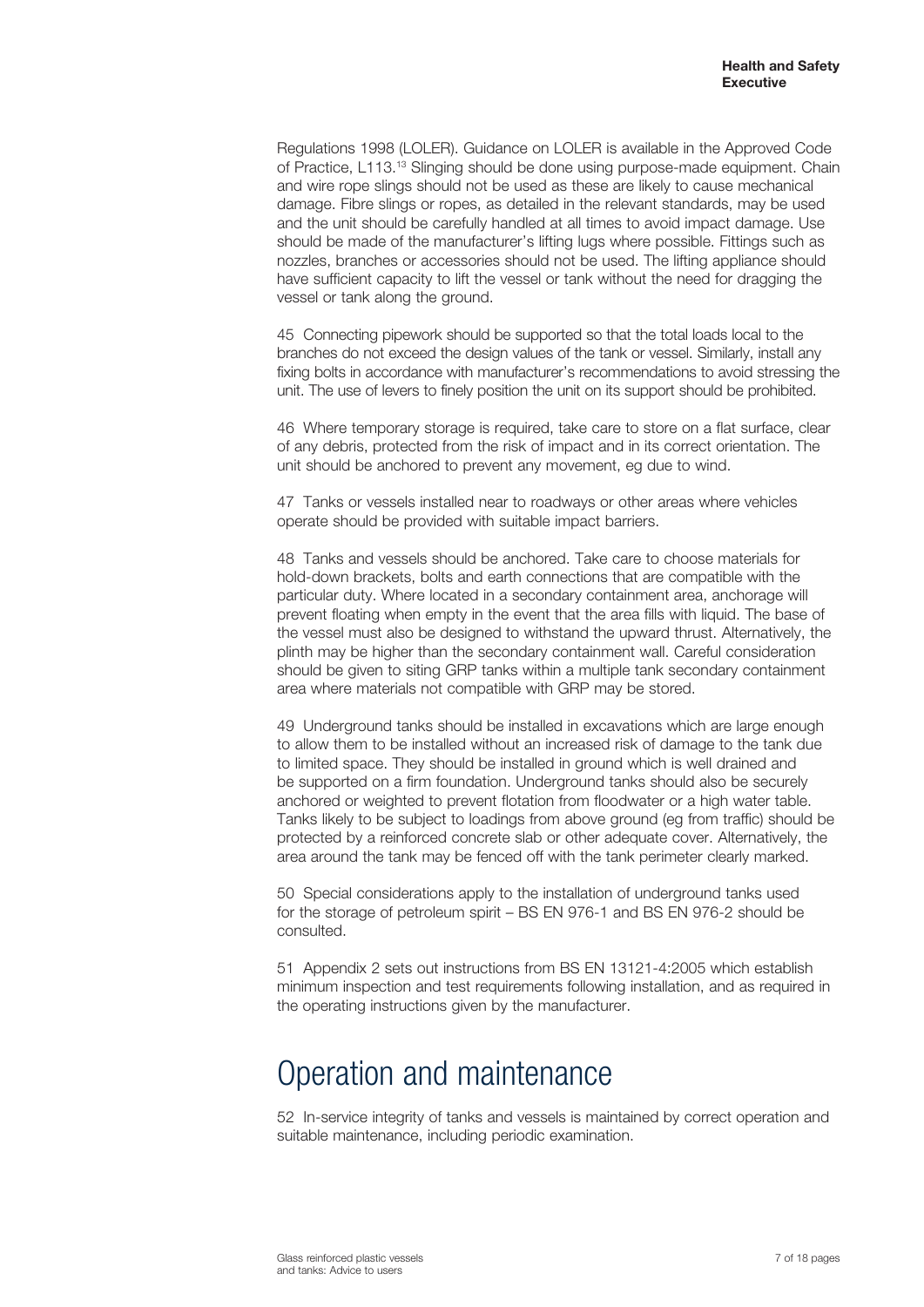### **Operation**

53 GRP tanks and vessels should be operated within defined safe operating limits, based on the original design or a revised duty verified by a competent person.

54 Where a tank or vessel is subjected to conditions outside the allowable operating limits, eg during a process upset, which may raise the temperature above the maximum allowable limit, this should trigger a review of the possible effects arising from the deviation to verify the continuing integrity of the item.

### **Examination**

#### *General requirements*

55 After installation and before use, a competent person should inspect the unit. The relevant standards give detailed guidance on inspection and testing procedures to be adopted after completion of fabrication and before tanks or vessels enter service. Underground tanks should be examined before installation and tested for soundness by a competent person after lowering into the excavation but before infilling takes place.

56 A pre-commissioning examination provides a record of the as-new condition. This sets a baseline against which deterioration can be judged when assessing the results of future examinations. It also confirms that no damage has been caused to the unit before first use.

57 Subsequent internal and external inspections should be undertaken at appropriate intervals as determined by the user and competent person. The first internal inspection is particularly important to verify the design, construction and correct installation of the unit.

58 The scope, nature and frequency of inspections should be informed by a range of factors, which include the design and construction standards, operational experience, experience with similar vessels and contents elsewhere, foreseeable modes of failure and the consequences of failure. Inspection requirements should be documented in a scheme of examination.

59 Tanks that have a thermoplastic liner should be examined to detect any seepage of content that has passed the liner. The liner integrity should be checked by looking for signs of discolouration, cracking, bubbling, construction defects or any indication of surface environmental attack.

60 Following an accident, an impact, an excursion beyond allowable operating limits or a change in operating conditions, it will usually be necessary to subject the unit to a further examination outside the normal periodic examination schedule to verify ongoing integrity.

61 Routine (eg daily, weekly, monthly) visual external checks of GRP tanks and vessels, their secondary containment area and scrubbers represent good practice. Check records should also be kept, at least on a monthly basis and possibly more frequently, particularly for items with high failure consequences. Such checks may be carried out by operating staff trained to identify early indicators of integrity problems. Routine checks enable contents to be removed or, for non-hazardous contents, the operating level to be lowered to reduce the risk and consequences of a catastrophic failure if a weep, leak or other sign of degradation is observed. This is an important safeguard as many failures experienced to date have been 'leak before burst'.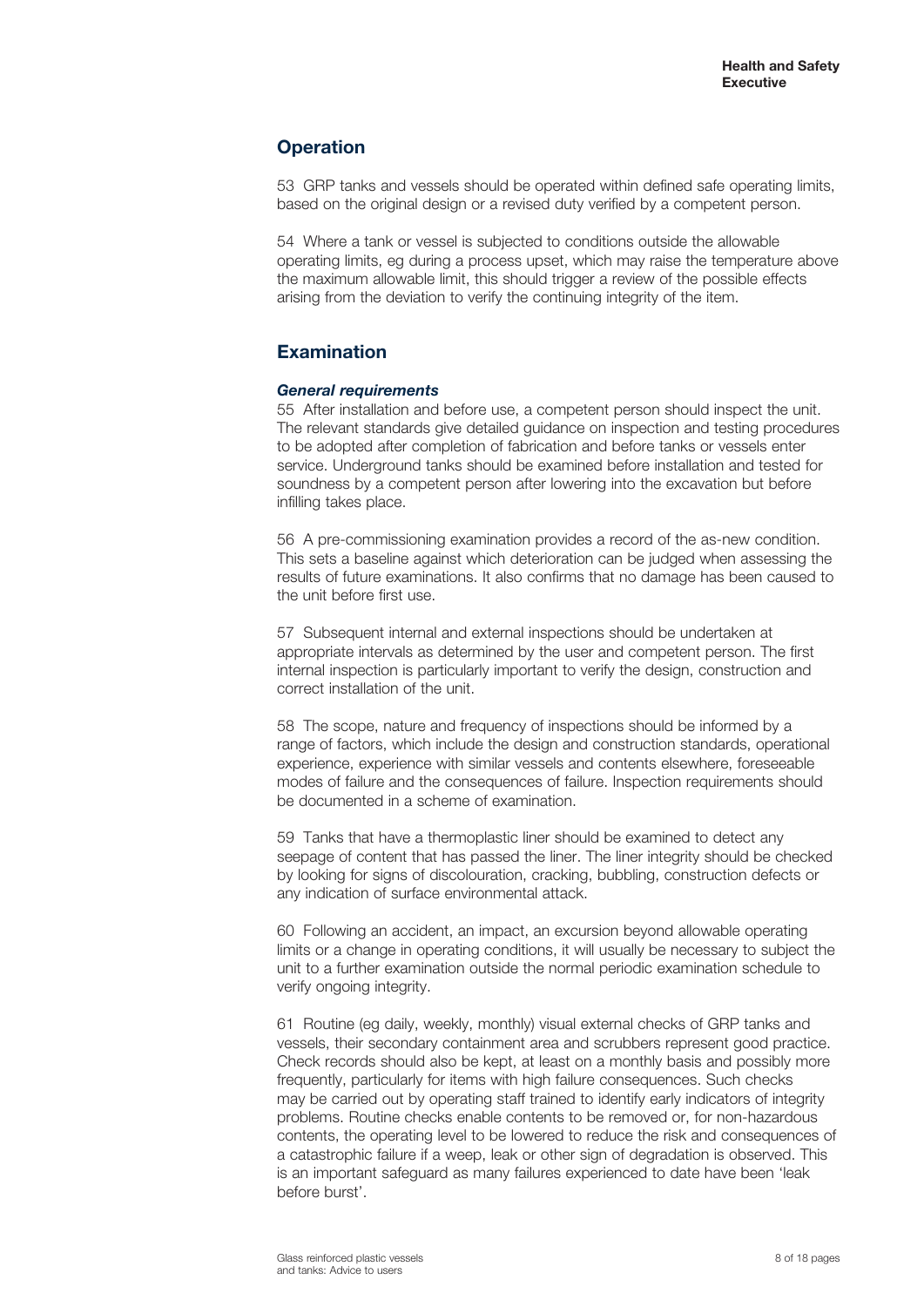62 GRP tanks should have a finite design life stated when new (number of fill/ empty cycles). This will identify the time at which an 'extension of life' inspection and assessment should be carried out by a competent person, or the tank taken out of service.

63 If it is concluded that a tank or vessel may remain in service beyond the original design life, the competent person should review and update the inspection regime taking account of all relevant factors including any potential age-related degradation mechanisms.

#### *External examination*

64 External examination requirements should be specified in the documented scheme. The tank/vessel inspector should decide whether the external examination is sufficient or if further examination, including internal examination, is necessary to ensure the continued safe operation of the vessel.

65 Signs of degradation that can be detected during a visual external examination include:

- change of surface condition:
- softening of the surface of the material:
- star cracks:
- delamination (separation of the layers):
- fibre prominence:
- local swelling;
- discolouration;
- white or coloured spots;
- liquid droplets permeating the surface; and/or
- cracks and fissures.

66 If signs of degradation are noted during routine checks, a competent person should assess the item for continued fitness for service. If a tank, vessel or scrubber is found to be leaking in service or if telltale signs of imminent failure (such as the appearance of liquid droplets permeating the surface) are noted, then where failure may cause harm or pose a risk to the environment, it should be taken out of use immediately and the cause investigated by a competent person.

67 The inspection should pay particular attention to the following areas:

- shell base junction;
- branch and man way attachments;
- support of piping and valves; and
- vessel support points.

68 The competent person's inspection should extend to the venting or pressure relief arrangements, the overflow system and also to the foundations and holding down arrangements where appropriate.

69 Vessels or tanks with internal liner protection, which have experienced an overspill, should be carefully examined for possible external damage to the shell, base or foundations at the earliest practicable opportunity. Similar examinations should be made of the hold-down arrangements and supports or foundations.

#### *Internal examination*

70 Internal examinations are particularly important in the case of tanks and vessels with acidic contents, as in certain conditions environmental attack can give rise to progressive strain cracking of GRP laminates.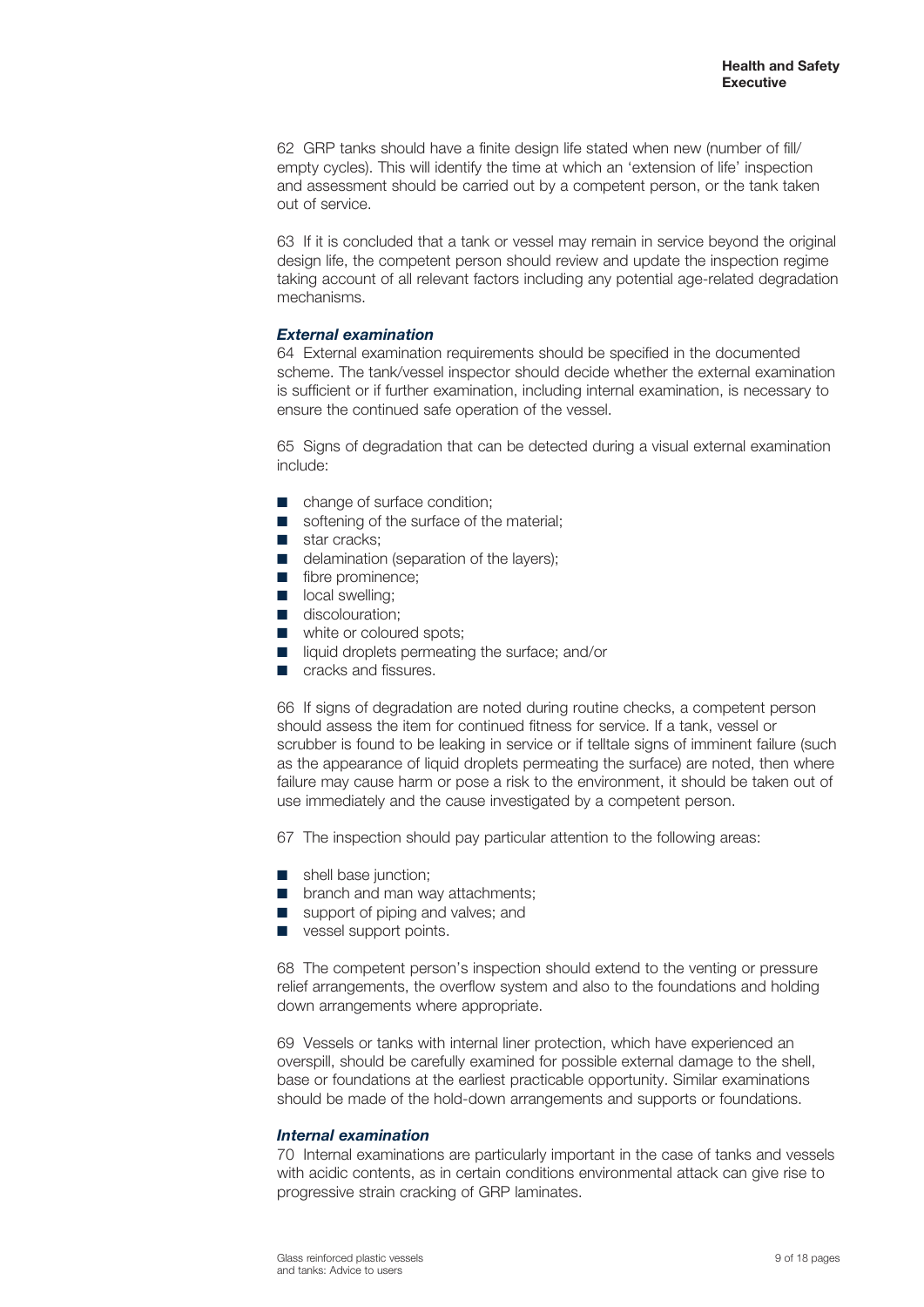71 Internal examinations should be undertaken initially within two years from commissioning and then at appropriate intervals, taking into account inspection history and operational experience. Technical justifications influenced by experience of the same specification tanks in comparable service elsewhere need to be carefully considered to ensure conclusions are soundly based.

72 When making internal examinations of GRP tanks and vessels, great care should be taken to work safely. Entry into any confined space should be carefully planned and supervised and should be subject to a strict procedure. Precautions set out in *Safe work in confined spaces*12 should be rigorously followed. See also *Guidance on permit-to-work systems*, <sup>14</sup> *Safe use of lifting equipment*, 13 and *Safe use of work equipment*. 8

73 Take care during internal examinations to avoid damage to the vessel or tank. A means of access should be provided which does not impose unacceptable loadings on the vessel or tank or their connections. All activity within the tank or vessel (eg personnel, use of scaffolds, tools etc) should be carefully controlled and performed to prevent danger to people or damage to equipment.

74 The examination report should indicate continued fitness for purpose of the vessel or tank until the next examination date, which should be stated or alternatively indicate any remedial work necessary for continued safe use. A record of the examination findings should be kept for comparison with future findings.

#### *High-consequence equipment*

75 Users of GRP tanks with hazardous contents should adopt good practice, using an inspection regime based on a documented scheme of examination which specifies internal and external examination requirements and inspection intervals. Items should not be operated beyond their next inspection due date without further inspection in accordance with the scheme of examination, or formal deferral by the competent person. Inspection records should be kept for comparison following inspection to monitor equipment condition over time.

76 An outline scheme of examination should be provided by the manufacturer with further details drawn up between the owner and the competent person, as appropriate. The scheme will establish the nature, scope and frequency of the examination and the inspection techniques to be used.

77 Users should be aware that an inspection regime developed to address PSSR requirements may not be sufficient where equipment is also subject to the COMAH Regulations. The inspection regime must take account of all failure modes, including loss-of-containment scenarios that may not involve an uncontrolled loss of stored energy.

78 For vessels and tanks on hazardous duties it is good practice to undertake annual external inspection by a trained and competent person, with the first internal inspection within two years of commissioning. The nature and frequency of subsequent internal inspections should be determined by a competent person, influenced by inspection findings and other relevant factors.

79 All inspections should be recorded and the competent person should issue an examination report indicating continued fitness-for-purpose until the date of next examination (which should be stated) or alternatively indicating remedial work necessary before continued use. Inspection results should be compared with previous results to enable identification and monitoring of any active degradation mechanisms.

80 The frequency of routine visual external checks to monitor for early warning signs of degradation and associated recording requirements will need to be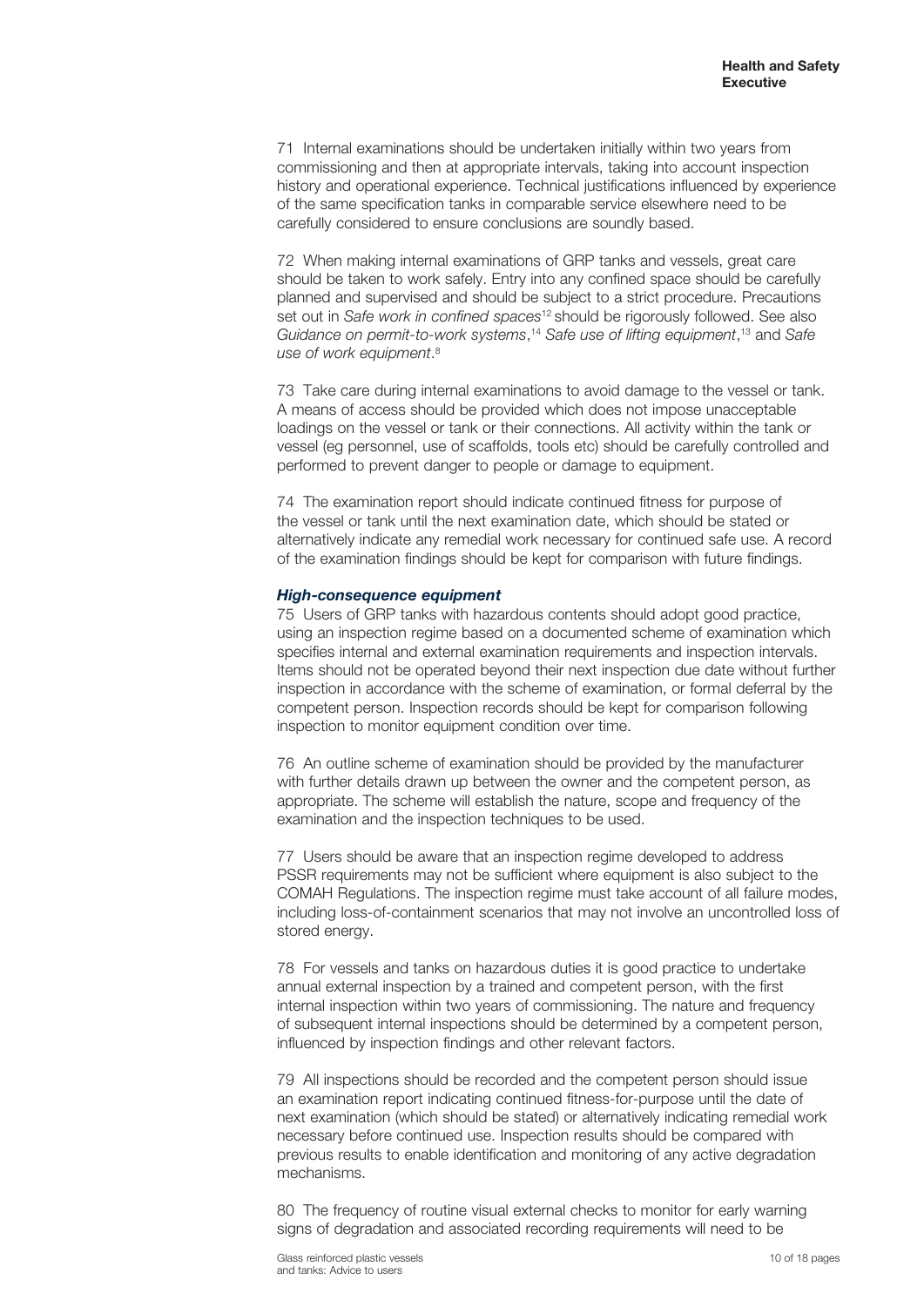determined on a case-by-case basis for items with high failure consequences. As a minimum, monthly checks should be carried out with results recorded in line with general good practice.

81 For underground GRP tanks and vessels on hazardous duties, consider alternative methods for routine monitoring, eg via boreholes around the tank to monitor for possible ground contamination as a result of leakage.

#### *Inspection techniques*

82 Inspection techniques may vary for different tanks and vessels and should take account of the contents, operating conditions, construction materials, design code, and foreseeable failure modes. Visual examination may need to be supplemented by other non-destructive examination (NDE) techniques.

83 NDE techniques are not as fully developed for GRP as for steel but appropriate methods may help when performed by suitably qualified and experienced people. You should ensure that NDE operatives are suitably qualified, use properly calibrated equipment and follow an appropriate written procedure.

#### *Repairs and modifications*

84 GRP is often difficult to modify because its strength depends largely on the continuity of fibres throughout the matrix. It is important that the appropriate surface preparation and materials are used – extensive grinding back followed by rebuilding is always needed. The common practice of bonding polyester composites with polyester resin may not always be appropriate.

85 Repairs or modifications affecting the integrity of the vessel or tank should be carefully considered and the procedures to be followed agreed by the user and competent person. The work should comply with relevant design standards. On completion, the competent person should carry out a design verification of the repair and certify the vessel or tank as fit-for-purpose for continued use within specified safe operating conditions. This would normally involve a hydrostatic test as part of the verification process. The implications of the repair or modification for the future scheme of examination should also be considered.

86 Full documentation of all modifications should be retained with the records for the tank or vessel, including full technical details of the materials, techniques, drawings, test certificates and details of the person who approved the repair/ modification method.

# Change of use/second-hand tanks

### **Change of use**

87 During the life of a tank or vessel, the user may wish to hold substances outside the original specified duty. The type of liner or grade of resin dictates the corrosion resistance and, if the use of the vessel is changed in any way, then the user and competent person must be satisfied that the construction material and design are suitable for the new duty.

88 Any change of use should be properly managed. You should consider factors such as the compatibility of any new substance, or a new concentration of an existing substance, with the GRP and any liner. Calculations may also be needed to verify the fill level, making allowance for any increase in the weight of the contents.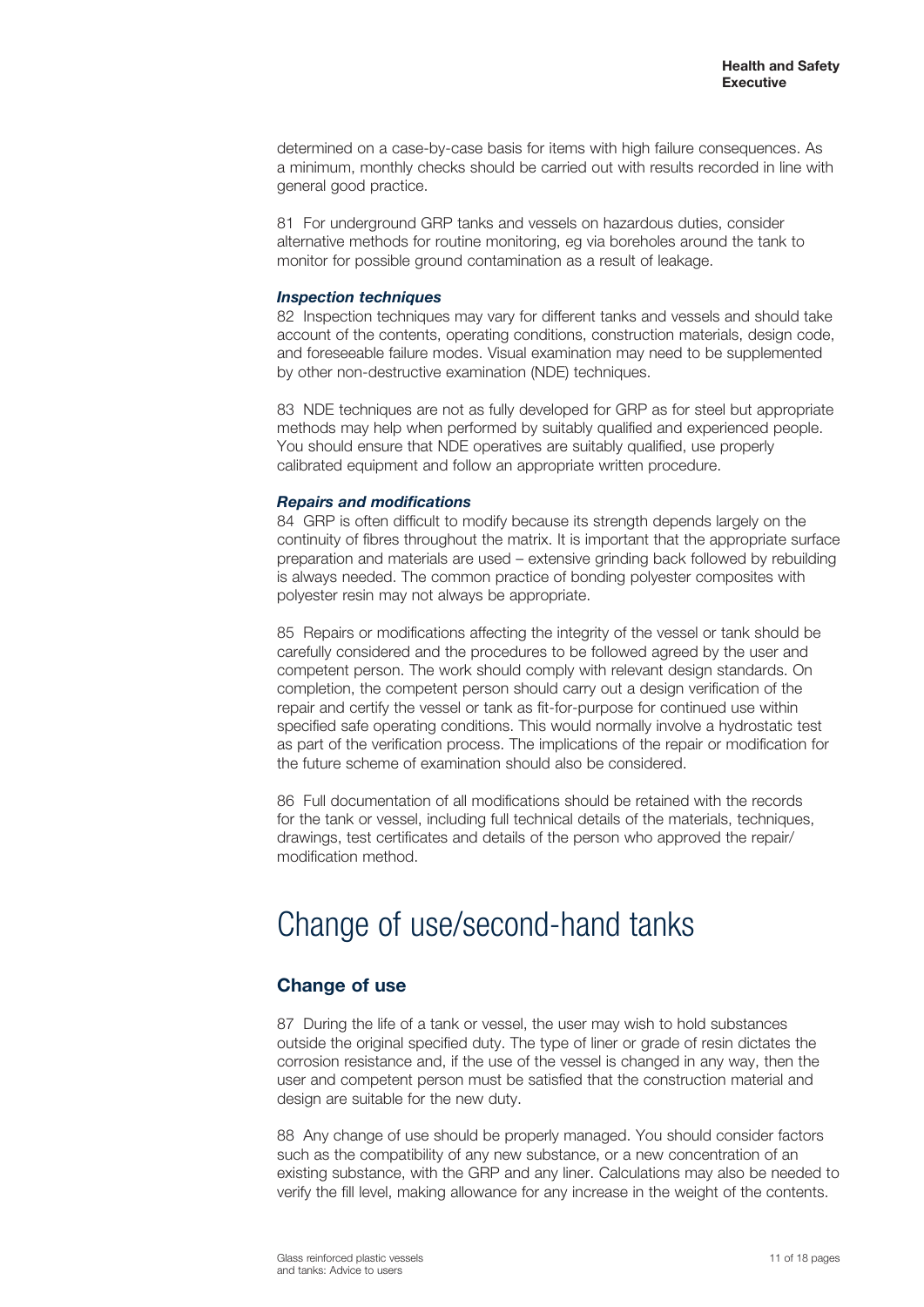89 If the original content permeates into the liner material, it could create a compatibility issue and may adversely affect corrosion resistance to the new substance. The manufacturer's literature should be checked and/or the designer or manufacturer contacted to ensure suitability for the new substances.

90 Any departure from original design conditions must be preceded by an examination by the competent person. The competent person must confirm with the manufacturer and the operator that the unit is safe to use under the new conditions.

### **Second-hand tanks**

91 All second-hand (and pre-used) GRP vessels and tanks will be in a changed mechanical state from their as-new condition as a result of prior use. It is not possible to verify how the stresses and strains of transportation may affect the item, in particular if transported in an orientation other than that in which it had been previously operated.

92 Second-hand GRP tanks and vessels should not be purchased (or pre-used tanks relocated) for use on pressurised duty or for the storage of hazardous fluids, as it is not possible to verify the integrity of such items in the proposed new environment.

93 Users who wish to purchase second-hand tanks or vessels (or relocate and reuse existing tanks or vessels) for use on non-hazardous duties should satisfy themselves that the consequences of failure are taken into account when deciding whether to use such items. The dutyholder must ensure that measures are taken to manage the potentially high risk of catastrophic failure, to prevent harm to people or the environment. This would include verification of fitness-for-purpose in principle, based on design data, equipment history, compatibility assessment etc, and having suitable measures in place to ensure that consequences are mitigated in the event of a catastrophic failure.

# Appendix 1 Extract from BS 4994:1987

### **Information to be supplied by the purchaser**

The following information shall be supplied by the purchaser and shall be fully documented. Both the definitive requirements specified throughout the standard and the documented items shall be satisfied before a claim of compliance with this standard can be made.

#### *Process conditions*

- 1 Materials to be handled (names, concentrations, and relative densities) including likely impurities or contaminants
- 2 Design pressure (or vacuum) including test requirements and design temperature
- 3 Operating pressure (or vacuum) and temperature
- 4 Mode of operation, eg process cycling conditions
- 5 Any abrasion or erosion problems which may be encountered

#### *Site conditions*

- 1 Nature of ambient atmosphere including any extremes of temperature
- 2 Superimposed loads, eg wind, snow and associated pipework
- 3 Loads imposed by personnel during erection and operation
- 4 In the case of buried vessels and tanks, soil conditions and expected loading, eg traffic
- 5 Seismic loading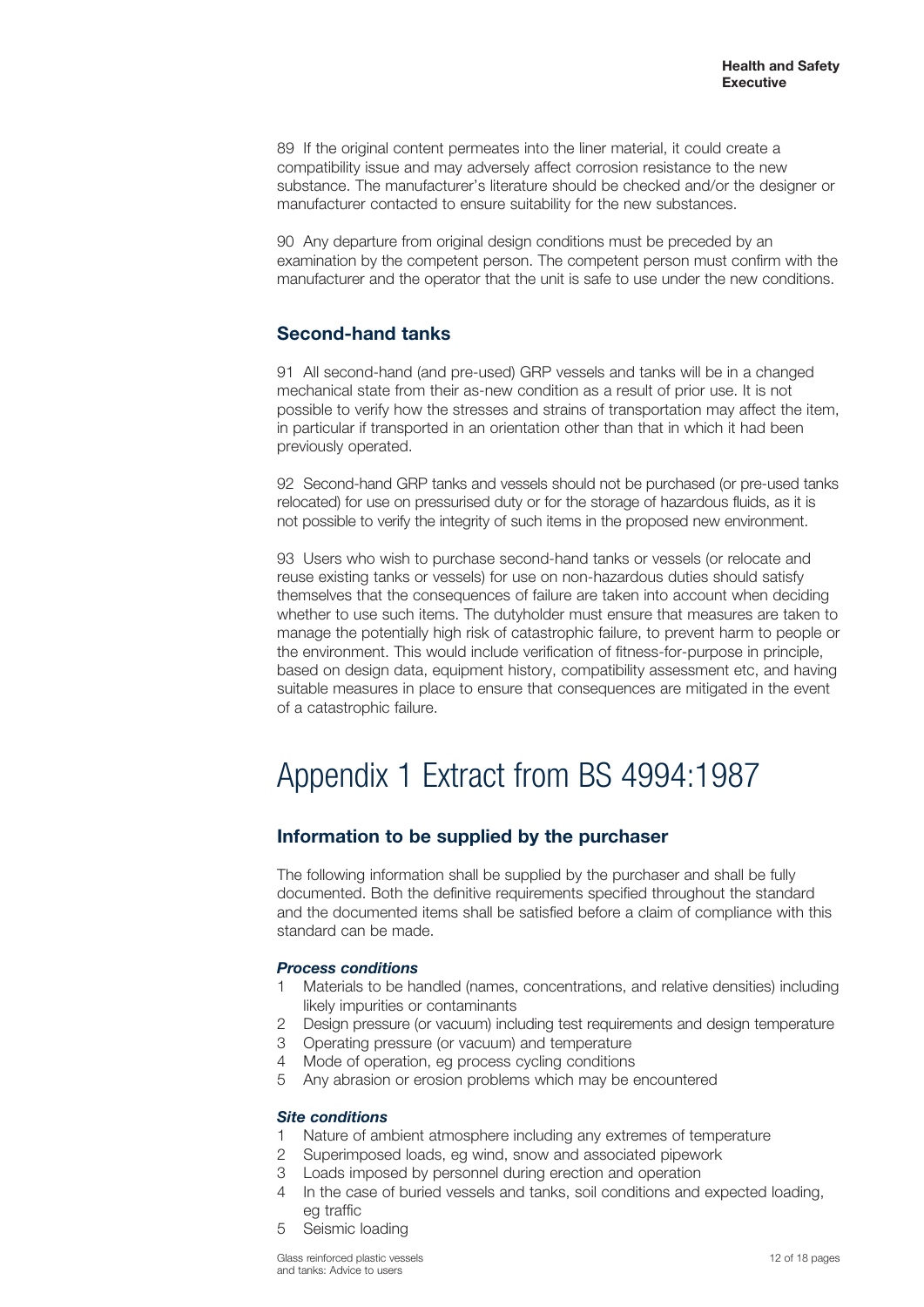#### *Special conditions*

- 1 Boiling out
- 2 Vibration due to adjacent plant
- 3 Agitation details
- 4 Danger of mechanical impact and damage
- 5 Loads imposed during transport
- 6 Finish, eg if fire-resisting

### **Requirements to be agreed and documented**

The following items to be agreed between the purchaser, or the Inspecting Authority, where appropriate, and the manufacturer shall be fully documented. Both the definitive requirements specified throughout the standard and the documented items shall be satisfied before a claim of compliance with this standard can be made and verified.

- (a) Resin system to be used
- (b) Use of reinforcing material other than those complying with BS 3396, BS 3496, BS 3691 or BS 3749 as appropriate
- (c) Mechanical properties of materials
- (d) Type of chemical barrier to be used
- (e) Where a thermoset lining is used on tanks and vessels which are constructed in accordance with categories I and II, whether it is permissible to reduce the backing layer
- (f) Design details
	- 1 Essential dimensions, including tolerances, preferably on a drawing
	- 2 Design calculations with references
	- 3 Nominal thickness, including tolerance, of corrosion-resisting lining (gel coat or thermoplastics) which does not contribute to strength
	- 4 Form(s) of reinforcement including type, number and arrangement of individual layers
	- 5 Form(s) of local stiffening, where used
	- 6 Details of welds in thermoplastic linings
	- 7 Bolting and flange materials and details
	- 8 Gasket materials and details
	- 9 Details of external finish, including steelwork
	- 10 Requirements for access and inspection openings
- (g) Where the design incorporates reinforcement with directional properties, the orientation of the fibres
- (h) Lining and laminate system to be employed
- (i) Supports
- (j) Any modification to the approved design
- (k) Where site fabrication is employed, the special procedures to be adopted
- (l) Repair of laminate defects and methods of repair
- (m) Whether hot plate welding is to be used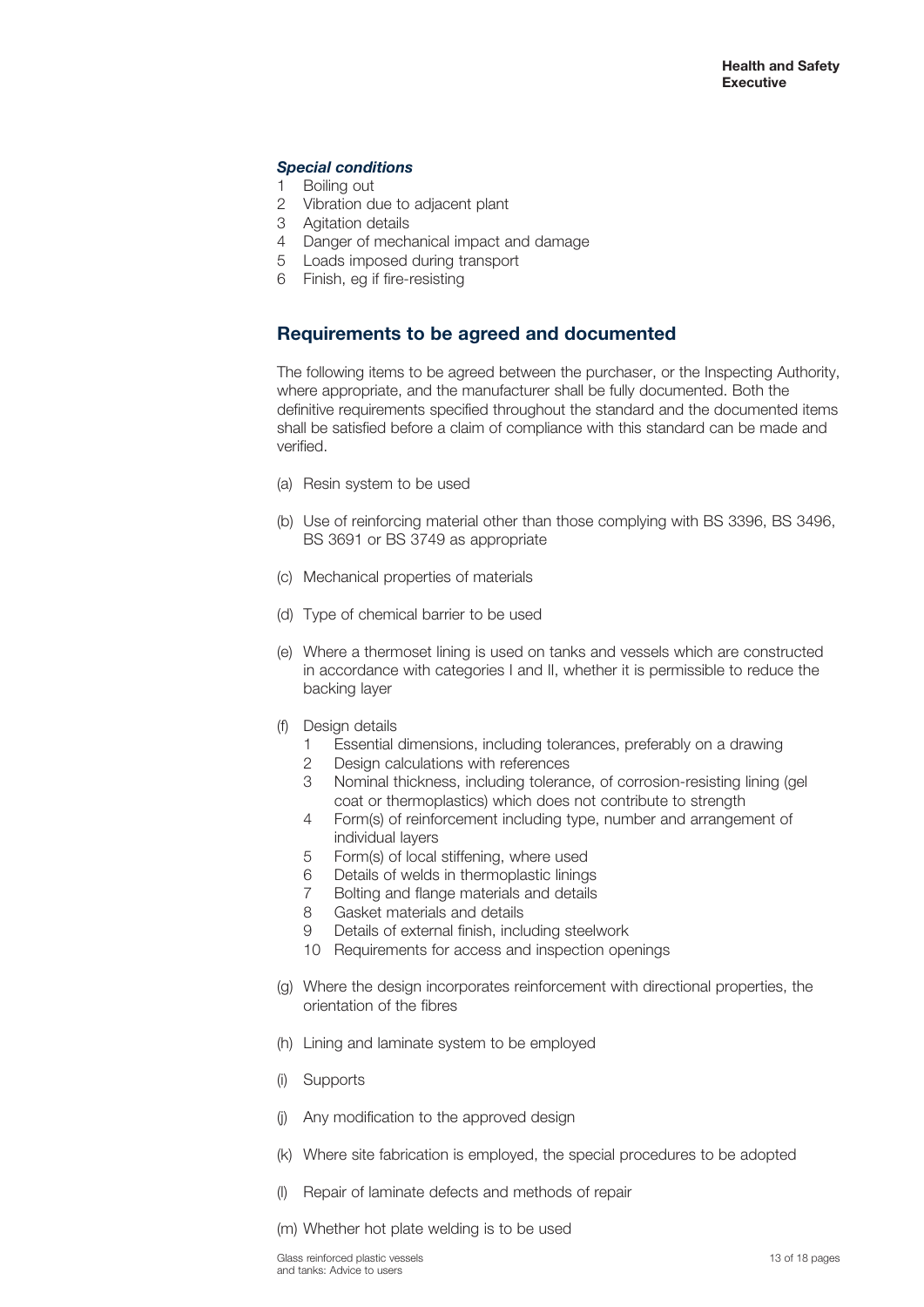(n) Circumferential tolerance

Cylindrical shells

| Diameter   | Tolerance      |
|------------|----------------|
| $<$ 600 mm | $5 \text{ mm}$ |
| $>600$ mm  | 0.25%          |

- (o) Arrangements for access to the manufacturer's premises
- (p) The provision of special test laminates and the extent of mechanical testing to be carried out either on cut-outs or prepared laminates
- (q) If the prototype tests are not to be witnessed by the purchaser, and the Inspecting Authority, where applicable
- (r) The nature of prototype tests, the hydraulic test pressure if it is higher than the design pressure and the limits of cyclic variations to determine fatigue strength

# Appendix 2 Inspection and tests

### **(BS EN 13121-4:2005 p7)**

After completion of installation, the tank or vessel shall be inspected and tested, as required in the operating instructions given by the manufacturer of tank or vessel, and shall include as a minimum:

(a) Visual inspections, shall indicate the general state of the tank or vessel, the state of the wall material, nozzles, connections and joints. Subject of inspections shall be the outer surfaces, and, for reasons of impact damage or abrasion, the inner surfaces. Visual inspections shall be performed before and after hydraulic or pressure test.

(b) Hydrostatic or pressure tests, tests on safety or on operational devices and spark testing of lining seams.

Conditions and results of inspections and tests shall be recorded.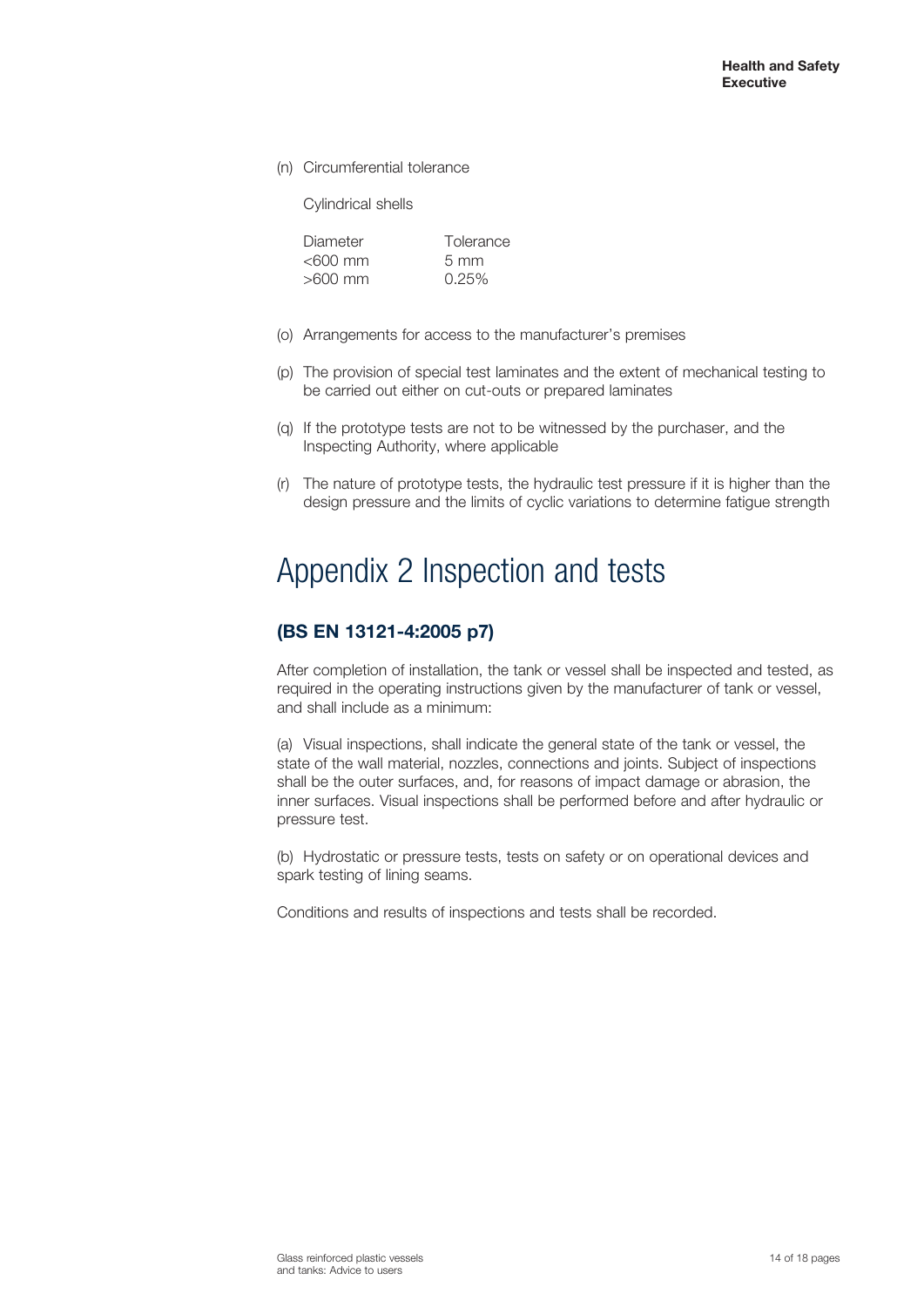# **References**

1 *Pressure Equipment Regulations 1999* SI 1999/2001 The Stationery Office 1999 ISBN 978 0 11 082790 2

2 BS 4994:1987 *Specification for design and construction of vessels and tanks in reinforced plastic* British Standards Institution

3 BS EN 976-1:1997 *Underground storage tanks of glass-reinforced plastics (GRP). Horizontal cylindrical tanks for the non-pressure storage of liquid petroleum based fuels. Requirements and test methods for single wall tanks* British Standards Institution

4 BS EN 976-2:1997 *Underground tanks of glass-reinforced plastics (GRP). Horizontal cylindrical tanks for the non-pressure storage of liquid petroleum based fuels. Transport, handling, storage and installation of single wall tanks* British Standards Institution

5 BS EN 977:1998 *Underground tanks of glass-reinforced plastics (GRP). Method for one side exposure to fluid* British Standards Institution

6 BS EN 978:1997 *Underground tanks of glass-reinforced plastics (GRP). Determination of factor* a *and factor* b British Standards Institution

7 *Health and Safety at Work etc Act 1974 (c.37)* The Stationery Office 1974 ISBN 978 0 10 543774 1

8 *Safe use of work equipment. Provision and Use of Work Equipment Regulations 1998. Approved Code of Practice and guidance* L22 (Third edition) HSE Books 2008 ISBN 978 0 7176 6295 1

9 *Safety of pressure systems. Pressure Systems Safety Regulations 2000. Approved Code of Practice* L122 HSE Books 2000 ISBN 978 0 7176 1767 8

10 *A guide to the Control of Major Accident Hazards Regulations 1999 (as amended). Guidance on Regulations* L111 HSE Books 2006 ISBN 978 0 7176 6175 6 (Operators must take all measures necessary to prevent a loss of containment that could lead to a major accident hazard.)

11 *Storage of dangerous substances. Dangerous Substances and Explosive Atmospheres Regulations 2002. Approved Code of Practice* and guidance L135 HSE Books 2003 ISBN 978 0 7176 2200 9

12 *Safe work in confined spaces. Confined Spaces Regulations 1997. Approved Code of Practice, Regulations and guidance* L101 HSE Books 2009 ISBN 978 0 7176 6233 3 (Of relevance to inspection, maintenance and repair activities.)

13 *Safe use of lifting equipment. Lifting Operations and Lifting Equipment Regulations 1998. Approved Code of Practice and guidance* L113 HSE Books 1998 ISBN 978 0 7176 1628 2

(Of relevance to all activities involving lifting equipment, eg during installation, inspection involving confined entry, maintenance and repair work.)

14 *Guidance on permit-to-work systems: A guide for the petroleum, chemical and allied industries* HSG250 HSE Books 2005 ISBN 978 0 7176 2943 5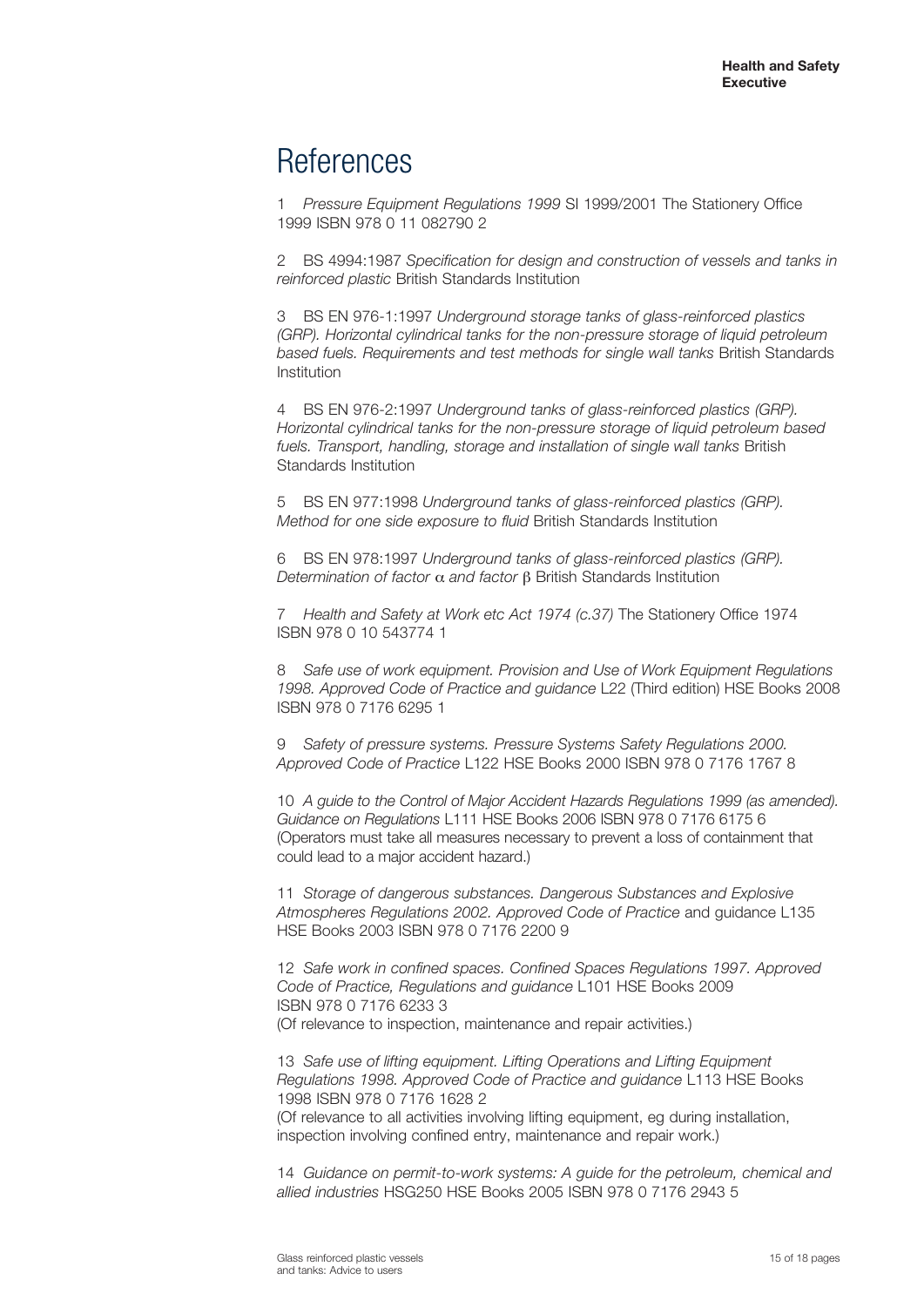### **Other relevant design standards**

BS EN 13923:2005 *Filament-wound FRP pressure vessels. Materials, design, manufacturing and testing* British Standards Institution

BS EN 13121-3:2008 *GRP tanks and vessels for use above ground. Design and workmanship* British Standards Institution

BS EN 13121-1:2003 *GRP tanks and vessels for use above ground. Raw materials. Specification conditions and acceptance conditions* British Standards Institution

BS EN 13121-2:2003 *GRP tanks and vessels for use above ground. Composite materials. Chemical resistance* British Standards Institution

BS EN 13121-4:2005 *GRP tanks and vessels for use above ground. Delivery, installation and maintenance* British Standards Institution

### **Further reading**

HSE website www.hse.gov.uk/comah

#### *Approved Codes of Practice*

*Management of health and safety at work. Management of Health and Safety at Work Regulations 1999. Approved Code of Practice and guidance* L21 (Second edition) HSE Books 2000 ISBN 978 0 7176 2488 1 (Work activities associated with integrity management where a risk assessment would be required include tank/vessel installation, maintenance, operation, inspection and repair activities. Risk assessment enables hazards to be identified and appropriate preventive and protective measures introduced.)

*Unloading petrol from road tankers. Dangerous Substances and Explosive Atmospheres Regulations 2002. Approved Code of Practice and guidance* L133 HSE Books 2003 ISBN 978 0 7176 2197 2

*Design of plant, equipment and workplaces. Dangerous Substances and Explosive Atmospheres Regulations 2002. Approved Code of Practice and guidance* L134 HSE Books 2003 ISBN 978 0 7176 2199 6

(Offers advice on meeting the requirements of regulations 5 and 6 to assess the risks from places where dangerous substances are stored and required control and mitigation measures.)

*Managing health and safety in construction. Construction (Design and Management) Regulations 2007. Approved Code of Practice* L144 HSE Books 2007 ISBN 978 0 7176 6223 4 (Applicable during the early stages of the life cycle from design through to installation and commissioning.)

#### *Free leaflets*

*Pressure systems: Safety and you* Leaflet INDG261(rev1) HSE Books 2001 (single copy free or priced packs of 15 ISBN 978 0 7176 1562 9) www.hse.gov.uk/pubns/ indg261.pdf

*Leadership for the major hazard industries* Leaflet INDG277(rev1) HSE Books 2004 (single copy free or priced packs of 15 ISBN 978 0 7176 2905 3) www.hse.gov.uk/ pubns/indg277.pdf

*Integrity of atmospheric storage tanks* SPC/Tech/Gen/35 HSE www.hse.gov.uk/foi/ internalops/hid/spc/spctg35.htm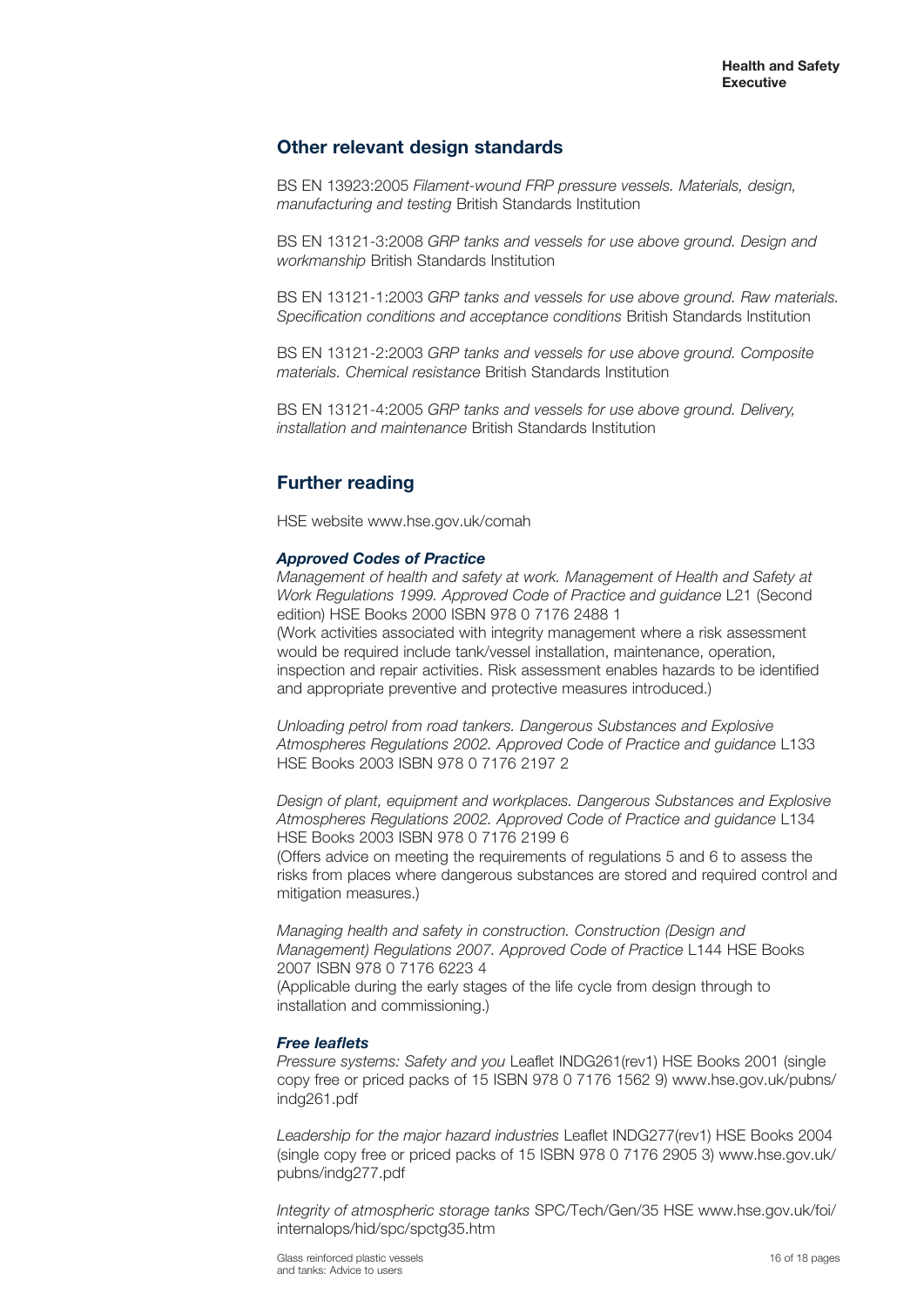# **Glossary**

Common terms used in this document are as follows:

**Competent person** a person having such theoretical and practical knowledge and actual experience of inspection that would enable them to detect defects or weaknesses, and to assess their importance in relation to the design of a GRP vessel, tank or scrubber.

**Flammable liquid** a liquid with a flashpoint of 55°C or below. This does not include liquids which, when tested at 55°C in the manner described in Schedule 2 of the Highly Flammable Liquids and Liquified Petroleum Gases Regulations 1972, do not support combustion and which have a flashpoint of ≥21°C and ≤55°C.

**Glass reinforced plastic (GRP)** a laminate consisting of a synthetic resin system – usually polyester, epoxy, furane, vinyl ester – reinforced with glass fibres or other fibres. GRP is used interchangeably with the more generic FRP (fibre reinforced plastic) term. GRP can be manufactured by:

- the wet lay up process, ie by applying laminates in position on a former prior to cure;
- machine controlled filament winding for cylindrical forms; or
- spray application of chopped glass and resin.

**Liner** non-structural component – usually thermoplastic material – in contact with the process liquid.

**Maximum allowable pressure** the maximum pressure for which the equipment is designed, as specified by the manufacturer.

**Notified body** 'notified bodies' are appointed by EU member states either in the approval and monitoring of the manufacturer's quality system or in direct product inspection. Notified bodies are only required for equipment manufactured in accordance with Category II, III and IV of the Pressure Equipment Regulations 1999.

**Pipework** pipe fittings up to the first isolation valve.

**Relevant fluid** as defined within the Pressure Systems Safety Regulations 2000: steam at any pressure; or any fluid or mixture of fluids at a pressure greater than 0.5 bar above atmospheric pressure, **and** which is a gas or liquid with a vapour pressure greater than 0.5 bar above atmospheric pressure when in equilibrium with its vapour at the actual temperature of the liquid or 17°C; or a gas dissolved under pressure in a solvent contained in a porous substance at ambient temperature and which could be released from the solvent without the application of heat.

**Scrubber** a fume cleaning apparatus normally with liquid reservoir at the base.

Tank a container for the storage of liquids subject only to its own hydrostatic head and freely vented to atmosphere.

**Vessel** a closed container subject to applied pressure or vacuum, with or without hydrostatic head.

**Written scheme of examination (WSE)** where PSSR 2000 applies the content of the WSE is defined in regulation 8 and in the associated ACOP (L122). In circumstances where PSSR 2000 does not apply, the required documented scheme of examination should meet this benchmark standard.